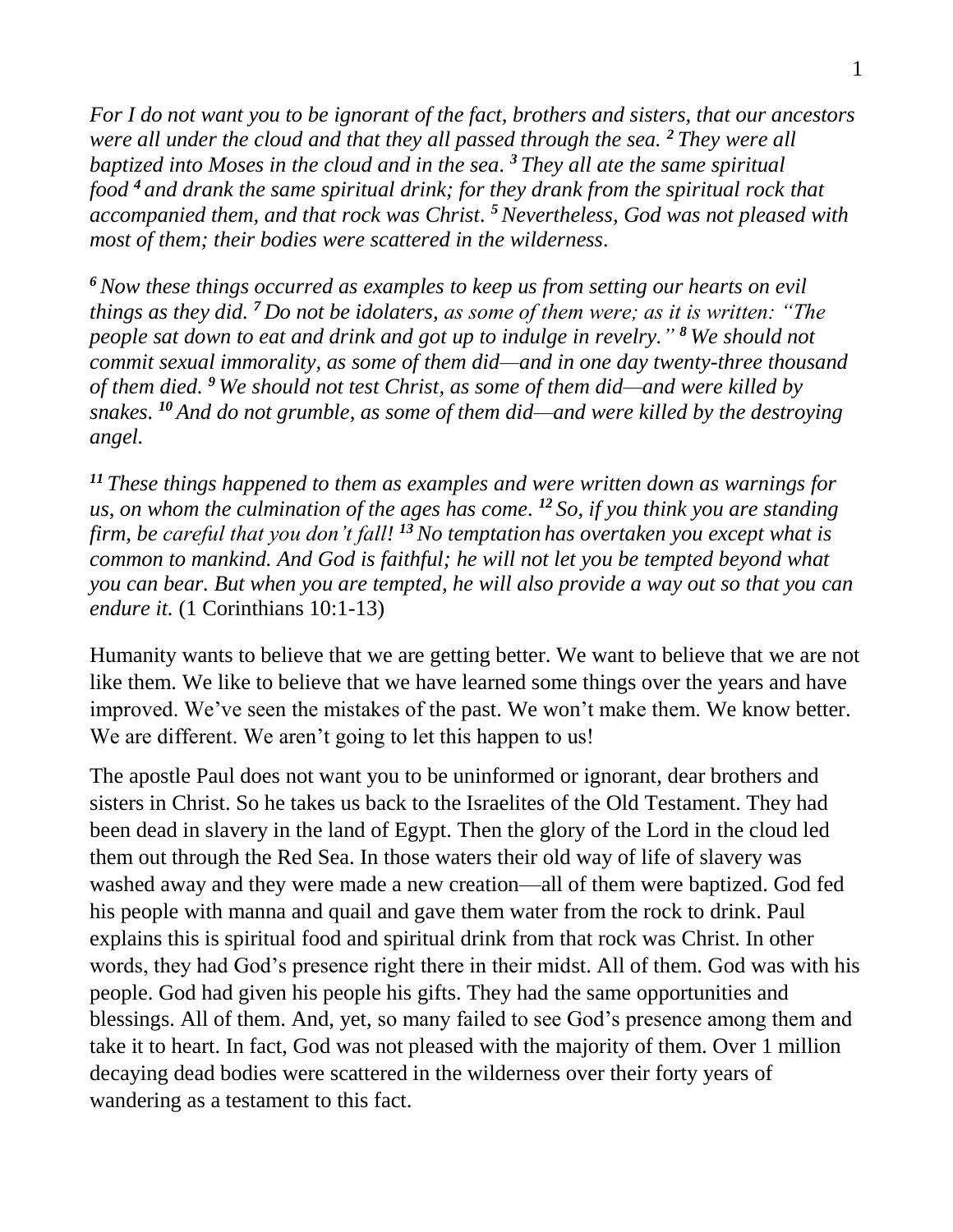Here we are, God's people. You too have been baptized. With water and Word God has washed away your old way of life and declared you his child in the name of the Father, Son, and Holy Spirit. You who were dead in sin have been born again a new creation and alive in Jesus. He feeds you not with manna and quail and water from a rock; Jesus gives you his body and blood with the bread and wine really present in the Lord's Supper. God's presence is here in your midst. God gives you his blessing. He is with us. But do you see it? Do recognize his gifts and make use of them? God does not give us this recorded history in the Bible just for our reading entertainment. He gives it to turn us and to change our attitudes from ourselves and trust in him.

So Paul writes, "**Do not be idolaters, as some of them were**" (v.7). God promises that he, the Lord, would be their God and they, Israel, would be his people. He would watch over them and protect them; he would greatly bless them if they remain faithful. That was all easily forgotten and quickly doubted. Israel needed something they could see, touch, and feel. God's promises were not enough for them to fear, trust and love him above all things. So Aaron made the golden calf and they worshipped it, "**The people sat down to eat and drink and got up to indulge in revelry**."

You probably don't have golden calves that you are worshipping. But is the almighty dollar and fear of rising inflation leading you to not trust God will provide? Is your personal need to be in control leading to doubt God's control over all? Have you placed your family on a pedestal expecting children, grandchildren, spouse to be the provider of all your happiness while putting their comfort and happiness above all else? Is your reputation and status with friends and how others see you, having this experience, achieving that goal what you love most? An idol is anything that we love, fear and trust too much. What's yours?

Paul continues, "**We should not commit sexual immorality, as some of them did**" (v.8). The people of Moab had led the people of Israel into sexual sin and to abuse God's gift of male and female sexuality. They thought they were standing firm, and look what happened, "**In one day 23,000 of them died**" (v.8).

If there is one thing that is out dated to our world, it is how God calls us to live with his gifts of marriage and sex. Today, having sex before marriage is almost assumed. At the very least, it is generally accepted and promoted. Statistically it sounds good that one night stands are less common than 20 years ago. But that's partially because of the rise of pornography and its easy convenience that's only one click away. We live in a world that says, "It's just sex," and this shouldn't be so serious. Look again at what happened to those 23,000 Israelites. Do we tell ourselves it's only going to be this once, I have it under control and no one will find out? Do we quickly call out the LGBTQ+ lifestyles and communities while turning a blind eye to these things? Do we bemoan the filth on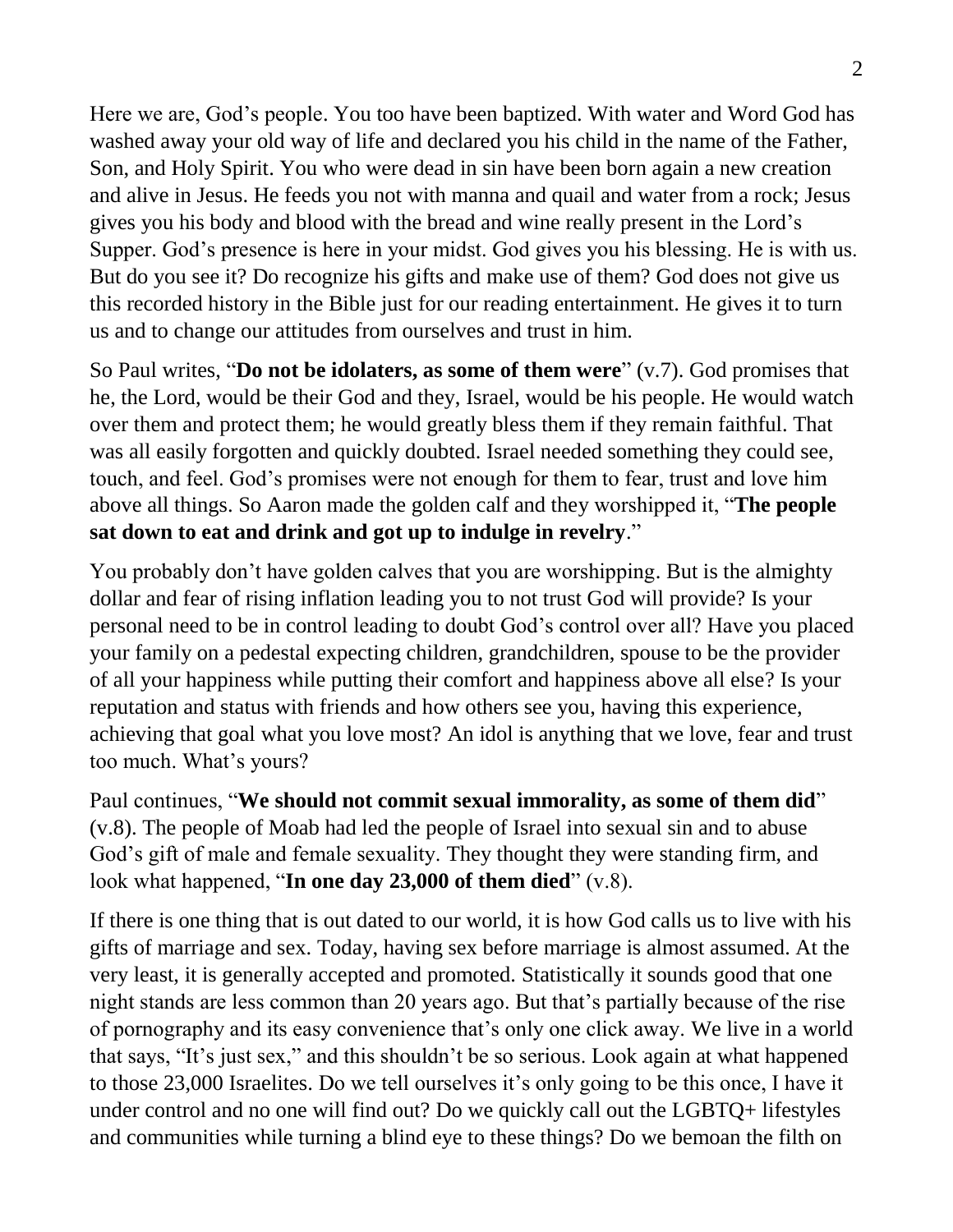TV these days while joining in with the jokes about sex and talking down about and belittling our spouses?

Paul's not done, "**We should not test Christ, as some of them did—and were killed by snakes**." The people of Israel had grown impatient in the wilderness. They were sick of the food God had blessed them with and tired of the leadership of Moses and Aaron too. So God sent venomous snakes among the people and many of them died.

"**And do not grumble, as some of them did—and were killed by the destroying angel**." More grumbling from the people of Israel against the leaders God had chosen. More grumbling about God's timing and his blessings. This time the Lord sends the destroying angel that killed the firstborn during the  $10<sup>th</sup>$  plague in Egypt.

Have you ever complained about the leadership God has placed over us in the United States? Have you ever rolled your eyes or talked back to teachers or parents when told to do something? Have you ever complained about the blessings God has given to you? Have you ever grumbled because you don't have as nice of things as someone else? Have you grown impatient with God because he isn't operating according to your personal timetable while not giving you what you want or had planned?

You who are baptized, you who were confirmed and partake in the Lord's Supper, you who have God's presence amongst you—we have the same blessings and opportunities as Israel of old! "**So if you think you are standing firm, be careful that you don't fall. No temptation has overtaken you except what is common to mankind**." Yes, the times are different. Yes, situations are not the same. We want to believe that what we are facing should be the exception to the rule and you just don't understand! But the cold, hard truth is we aren't. If you think you are standing firm, be careful that you don't fall. Don't think that this will never happen to you. Maybe the only reason that you haven't fallen into a specific sin like him or her is because you've never faced that specific situation.

So there's the owner of vineyard, God the Father, looking over his vineyard, this world. He sees all of this rotten fruit and lack of fruit production with our false god worship, gift abusing, complaining and grumbling. And as he is ready to chop it all down the worker in the vineyard, God the Son—his Chosen One—steps in and says, "Wait. I'll take care it. Let's see what happens." And because he still loves this world, God sends his own Son, not sparing him but giving him up for us all. Jesus takes on flesh and blood so that he might call you brother and sisters; he's not ashamed to do it either. He shares in our weaknesses and suffers alongside us as he is tempted just as we are. But where we have been unfaithful, he was faithful to all of God's commands. His tree was so full with good and pleasing fruit in His Father's sight that it's branches are weighed down to the ground.